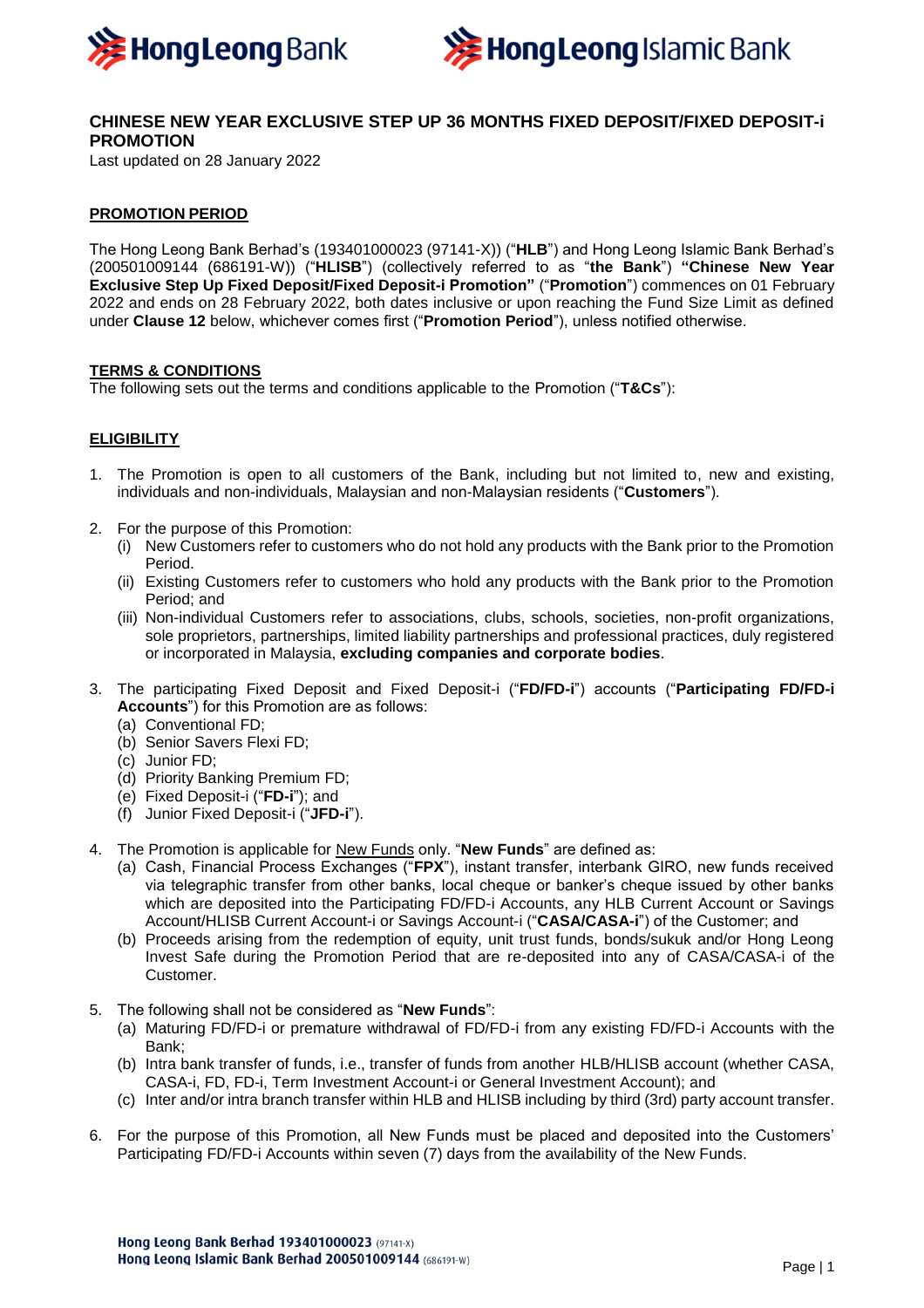



- 7. Customers who have committed or are suspected of committing any fraudulent, unlawful or wrongful acts in relation to any of the facilities granted by the Bank or have been declared bankrupt/insolvent or are subject to any insolvency/bankruptcy proceedings at any time prior to or during the Promotion Period or has breached any terms and conditions contained in the General T&Cs of Accounts for Deposits and Islamic Banking Deposits and Hong Leong Connect T&Cs shall **NOT** be eligible to participate in the Promotion.
- 8. Customers who have committed, or determined by the Bank to be potentially committing any of the wrongful acts stipulated herein shall be immediately disqualified from participating in the Promotion.
- 9. This Campaign is **NOT** valid with any other on-going promotions offered by the Bank from time to time.

### **PROMOTION MECHANICS**

10. In order to be entitled to the corresponding Step Up FD/FD-i 36 Months Rates set out in Table 1 below, the Customers shall deposit an amount not less than the Minimum Placement Amount and not more than the Maximum Placement Amount into their Participating FD/FD-i Account ("**FD/FD-i Placement Amount**") for FD/FD-i Tenure of 36 months as specified in Table 1 below during the Promotion Period.

| <b>Participating FD/FD-i</b><br><b>Accounts</b>                                                                                                                                                                                                | Step Up FD/FD-i 36-Month Rates <sup>1</sup><br>By Month ("FD/FD-i Tenure") |                            |                            | <b>Effective Rate</b> | <b>Minimum</b><br><b>Placement</b><br><b>Amount</b> | <b>Maximum</b><br><b>Placement</b><br><b>Amount</b> |
|------------------------------------------------------------------------------------------------------------------------------------------------------------------------------------------------------------------------------------------------|----------------------------------------------------------------------------|----------------------------|----------------------------|-----------------------|-----------------------------------------------------|-----------------------------------------------------|
| Conventional FD<br>$\bullet$<br>Senior Savers Flexi<br>$\bullet$<br>FD.<br>Junior FD<br>$\bullet$<br><b>Priority Banking</b><br>$\bullet$<br>Premium FD<br>Fixed Deposit-i, FD-i<br>$\bullet$<br>Junior Fixed<br>$\bullet$<br>Deposit-i, JFD-i | <b>Months</b><br>$1 - 12$                                                  | <b>Months</b><br>$13 - 24$ | <b>Months</b><br>$25 - 36$ | 2.77% p.a.            | RM10.000                                            | RM5 Million                                         |
|                                                                                                                                                                                                                                                | 2.45% p.a.                                                                 | $2.80\%$ p.a.              | $3.05\%$ p.a.              |                       |                                                     |                                                     |

#### **Table 1**

*<sup>1</sup>Should there be an Overnight Policy Rate (OPR) change, the Promotional Step Up FD/FD-i 36-Month Rates may be revised.*

- 11. For the purpose of this Promotion, Customers who have fulfilled the eligibility criteria above and all of the criteria under Clause 10 above shall be referred to as "**Entitled Customers**".
- 12. The fund size limit for the respective Participating FD/FD-i Accounts is as set out in Table 2 below ("**Fund Size Limit**"):

# **Table 2**

| <b>Participating FD/FD-i Accounts</b> | <b>Fund Size Limit</b> |  |
|---------------------------------------|------------------------|--|
| Conventional FD                       | RM16 Million           |  |
| Senior Savers Flexi FD                |                        |  |
| Junior FD                             |                        |  |
| <b>Priority Banking Premium FD</b>    |                        |  |
| Fixed Deposit-i, FD-i                 | RM 4 Million           |  |
| Junior Fixed Deposit-i, JFD-i         |                        |  |

13. In the event any FD/FD-i Placement Amount exceeds the prescribed Maximum FD/FD-i Placement Amount or if the respective Fund Size Limit is reached, the FD/FD-i Placement Amount shall be subject to the prevailing FD/FD-i board rates as determined by the Bank.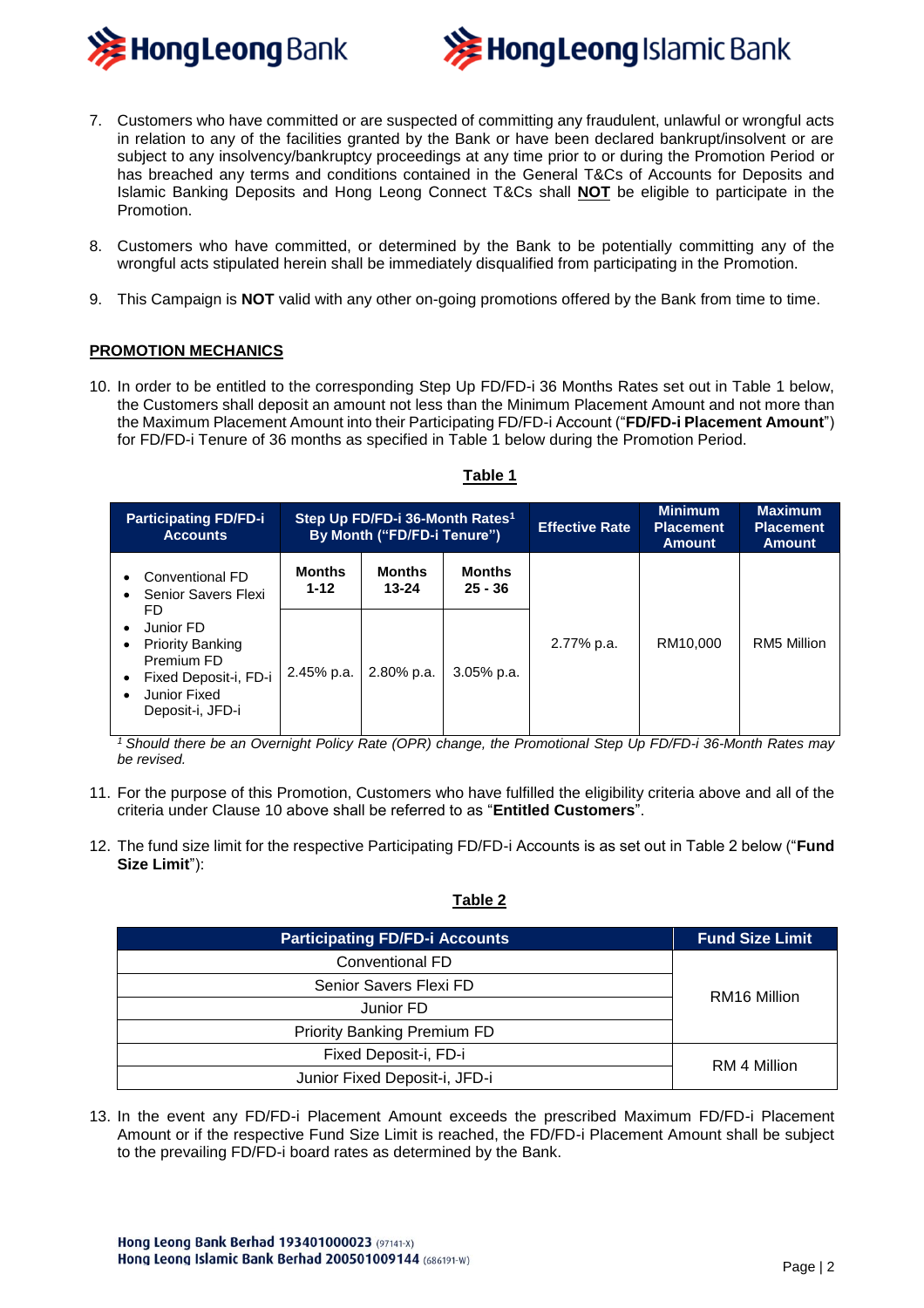



- 14. The Entitled Customers are required to nominate a CASA/CASA-i maintained with the Bank under the same name and signature requirement as the Participating FD/FD-i Account ("**Nominated CASA/CASAi**") for the purpose of crediting the interest/profit earned under this Promotion. Entitled Customers who do not have any CASA/CASA-i prior to the Promotion Period are required to open one along with a Participating FD/FD-i Account for this purpose.
- 15. The interest/profit earned for the Participating FD/FD-i Accounts shall be credited into the Entitled Customers' Nominated CASA/CASA-i at maturity.
- 16. Upon maturity, the principal FD/FD-i Placement Amount shall be auto-renewed at the prevailing FD/FD-i board rates respectively and the interest/profit earned will be credited into the Entitled Customers' Nominated CASA/CASA-i at maturity.
- 17. In the event the FD/FD-i Placement Amount is withdrawn prior to maturity of the FD/FD-i Tenure, whether wholly or partially, no interest/profit shall be payable on such premature withdrawal amounts of FD/FD-i, regardless of the number of completed months at the time of premature withdrawal. For the avoidance of doubt, the interest/profit will be calculated on the remaining balance principal amount subsequent to the withdrawal.
- 18. Subject to Clause 17 herein, for Conventional FD, partial withdrawal of FD Placement Amount is allowed in multiples of **Ringgit Malaysia One Thousand (RM1,000)** only. However, in the event the FD Placement Amount is less **than Ringgit Malaysia Five Thousand (RM5,000)**, no partial withdrawal is allowed for that particular account and any such withdrawal shall be treated as a premature withdrawal of the entire FD Placement Amount in accordance with Clause 17 above.
- 19. Subject to Clause 17 herein, for FD-i & JFD-i, partial withdrawal of FD-i & JFD-i Placement Amount is allowed in multiples of **Ringgit Malaysia One Thousand (RM1,000)** only. However, in the event the amount in FD-i/JFD-i Placement Amount is less than **Ringgit Malaysia Three Thousand (RM3,000)**, no partial withdrawal is allowed for that particular account and any such withdrawal shall be treated as a premature withdrawal of the entire FD-i/JFD-i Placement Amount in accordance with Clause 17 above.
- 20. Subject to Clause 17 herein, for Priority Banking Premium FD, Senior Savers Flexi FD and Junior FD, partial withdrawal of FD Placement Amount is allowed in multiples of **Ringgit Malaysia Three Thousand (RM3,000)** only. However, in the event the FD Placement Amount in Priority Banking Premium FD, Senior Savers Flexi FD and/or Junior FD is less than **Ringgit Malaysia Ten Thousand (RM10,000)**, no partial withdrawal is allowed for that particular account and any such withdrawal shall be treated as a premature withdrawal of the entire FD Placement Amount in accordance with Clause 17 above.
- 21. The Bank reserves the right to deduct and debit an amount equivalent to the interest/profit paid to the Entitled Customers in respect of the FD/FD-i Placement Amount which is prematurely withdrawn from the principal FD/FD-i Amount upon withdrawal.
- 22. Customers with FD-i products shall be deemed to have agreed to waive his/her right to claim the full selling price for any withdrawal of FD-i before the maturity date.
- 23. FD/FD-i Placement Amount shall **NOT** be used as collateral for the purpose of securing any credit facility obtained or to be obtained by the Entitled Customers with the exception that the FD Placement Amount of the Conventional FD, Priority Banking Premium FD and Senior Savers Flexi FD can be used as collateral to secure the conventional Credit Card(s) (i.e., Credit Card(s) issued by HLB) with the Bank. Please refer to the Secured Credit Card with Fixed Deposit Terms & Conditions for more information.